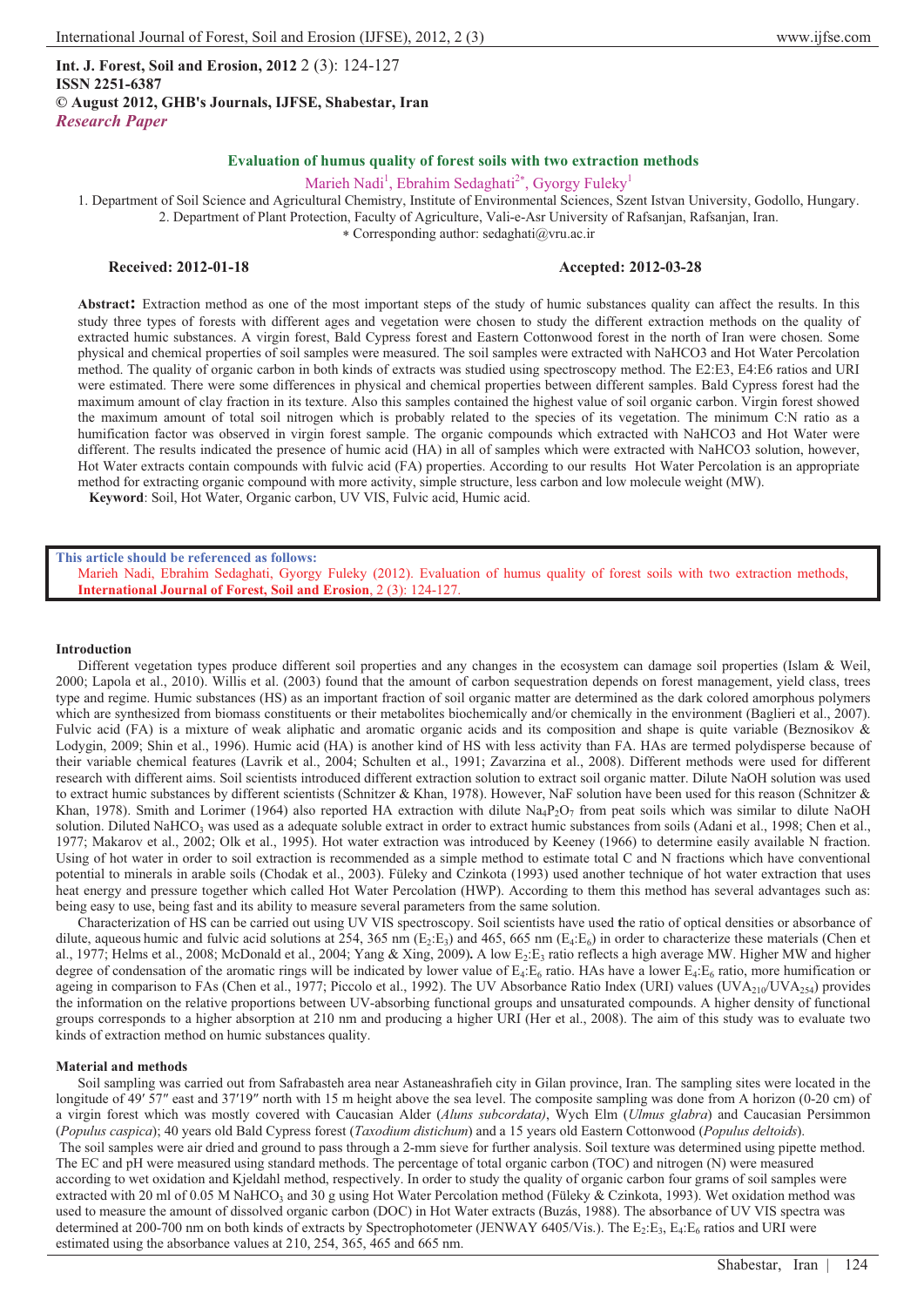## **Result and discussion**

The silty loam was the soil texture which estimated for all the samples (Tab. 1). The range of EC and pH was showed in Table 1. The most value of TOC and minimum amounts of it were found in Bald Cypress forest and Eastern Cottonwood forest , respectively (Tab. 1). The percentage of clay fraction in the samples of Bald Cypress forest and Eastern Cottonwood forest were maximum and minimum, respectively. A positive relationship was indicated between the percentage of clay fraction and organic matter in the soil (Anderson et al., 1981; Schnitzer & Khan, 1989). This positive relationship was observed in our results, Bald Cypress forest, because clay particles in the soil are able to stabilize some part of organic matter through binding process with them. Clay minerals have a high specific surface area and carry a charge which enables them to bind with organic matter and chemically stabilize them. In addition micro pores in clay aggregates protect organic matter physically (Wattel-Koekkoek et al., 2001). The maximum value of DOC was found in Bald Cypress forest and Eastern Cottonwood forest contained minimum value of it (Tab. 1). It was a logical result since the TOC value of Bald Cypress and Eastern Cottonwood forests were the highest and lowest (Tab. 1).

| <b>Table 4:</b> The physico-chemical properties of samples. |
|-------------------------------------------------------------|
|                                                             |

| Forest type                      | VF         | <b>BCF</b>      | ECF        |
|----------------------------------|------------|-----------------|------------|
| Sand $(\% )$                     | 20.3       | 4.4             | 15.7       |
| Silt $(\%)$                      | 57.3       | 65.5            | 64.0       |
| Clay $(\% )$                     | 22.4       | 30.1            | 20.2       |
| Soil Texture                     | Silty loam | silty clay lome | Silty loam |
| $EC$ ( $\mu$ scm <sup>-1</sup> ) | 2.01       | 2.80            | 0.84       |
| pН                               | 7.39       | 7.45            | 7.52       |
| TOC $(\% )$                      | 3.28       | 4.901           | 1.92       |
| $DOC(\%)$                        | 0.016      | 0.019           | 0.010      |
| $N(\%)$                          | 0.127      | 0.091           | 0.054      |
| C: N                             | 26.2       | 53.9            | 35.9       |
|                                  |            |                 |            |

VF: virgin forest, BCF: Bald Cypress forest, ECF: Eastern Cottonwood forest

The quantity of N in the sample of virgin forest was the maximum (Tab. 1). *Alnus* spp. can fix the nitrogen  $(N_2)$  and increase it in the soil by symbiosis with genus *Frankia* (Ekblad & HUSS<sup>IDANELL, 1995; Ribeiro et al., 2011; Roggy et al., 2004). Whereas one of the species in virgin</sup> forest was *Aluns subcordata,* it probably led to increase the amount of N in this sample. The range of C:N ratio between samples was 26.2 to 53.9, the samples of virgin forest and Bald Cypress forest had the minimum and maximum values, respectively (Tab. 1). C:N ratio is a factor of soil organic matter humification. Low value of C:N ratio demonstrates high degree of humification in the soil organic matter. The high value of N in the sample of virgin forest helps to provide the nitrogen needed by microorganisms and subsequent organic carbon decomposition. Both the reduction of organic carbon and increasing of N in the soil sample of virgin forest resulted to decrease the C:N ratio of this sample.

The UV-VIS spectra followed a decrease with increasing the wavelength in all of the samples and both extraction methods (A and B) (Figure 1). The spectra absorbance value showed a positive relationship with the amount of organic compounds in the solutions. The result indicated that the spectra absorbance value of Eastern Cottonwood forest extracts was less than the others (Tab. 2). It is obvious that the amount of dissolved organic matter and subsequently DOC of Eastern Cottonwood forest in both kinds of extracts (NaHCO3 and Hot Water) were lower than the others (Tab. 1). The absorbance values were decreased with increasing wavelength (Tab. 2).



**Figure 8:** The relationship between the absorbance and wavelength in the different samples (VF: virgin forest, BCF: Bald Cypress forest, ECF: Eastern Cottonwood forest), A) NaHCO<sub>3</sub> extracts, B) Hot Water extracts.

The absorbance value at the same wavelength of Hot Water extracts was lower than the NaHCO<sub>3</sub> ones (Tab. 2). It shows the presence of more organic compounds with larger structure, higher MW and more aromatic rings in the NaHCO<sub>3</sub> extracts. Helms et al. (2008) confirmed that the absorption at longer wavelengths is higher by the components with high molecular weight.

The values of  $E_2:E_3$  and  $E_4:E_6$  ratios of samples were showed in Table 3. The  $E_2:E_3$  ratio was approximately similar in different samples which extracted with NaHCO<sub>3</sub> solution (Tab. 3). The sample of virgin forest extracted with NaHCO<sub>3</sub> solution had the maximum value of  $E_4:E_6$ which has shown the presence of organic compound with lower MW and C:N ratio (Tab.1). It was determined that there is a better correlation between  $E_4$ : $E_6$  ratio and molecular size, carboxyl content, total acidity, O:C and C:N ratios than the aromaticity (Chen et al., 1977; Senesi et al., 1989). The range of  $E_4:E_6$  value in some literature was estimated between 3.3 to 5.9 (Fong & Mohamed, 2007; Tan, 2000). The result of this study was between 3.838 to 4.966, so the  $E_4$ : $E_6$  ratio of all the samples which extracted with NaHCO<sub>3</sub> showed, presence of HA in their extracts.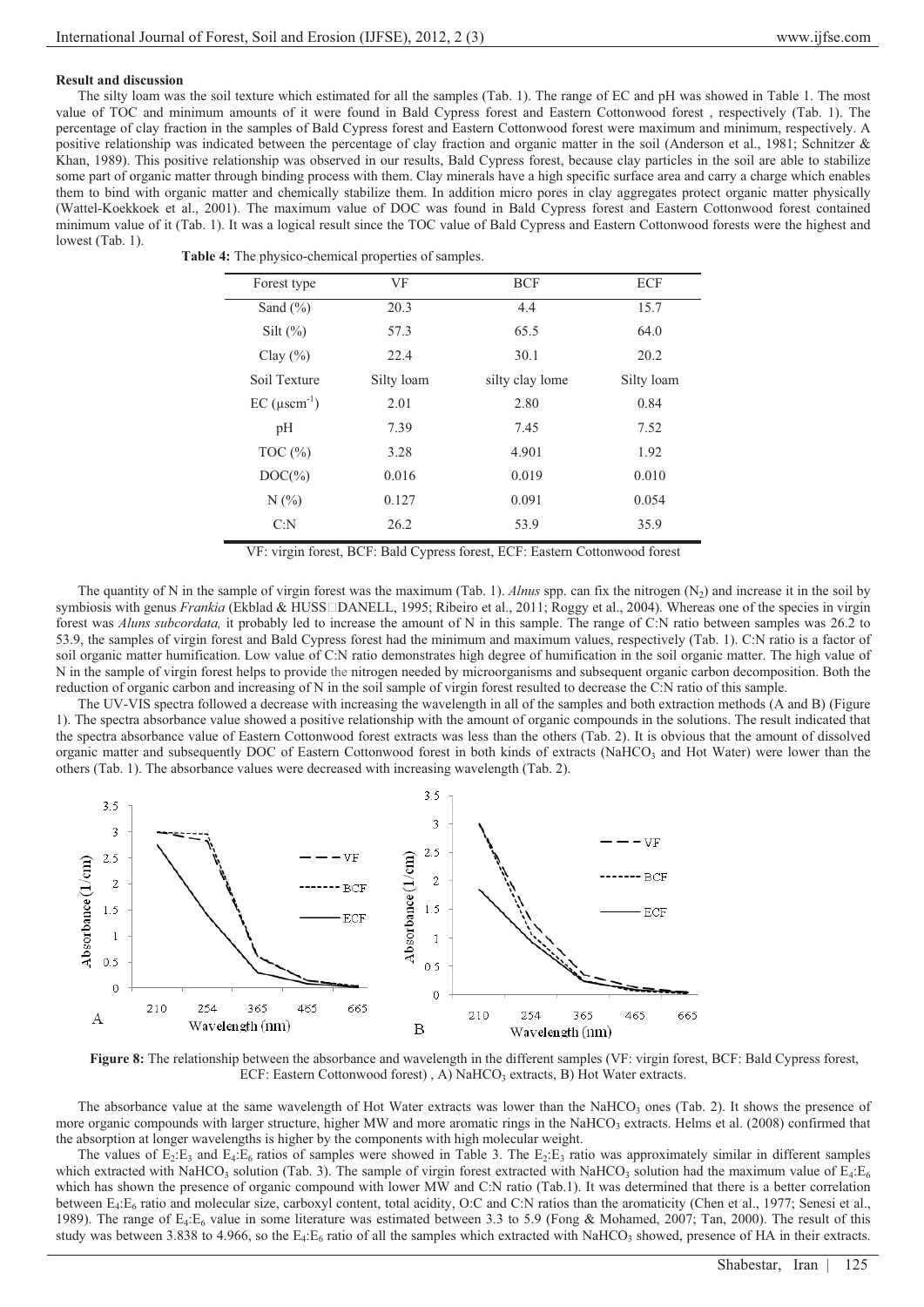HA contain a mixture of weak aliphatic (carbon chains) and aromatic (carbon rings) organic acids (Lavrik et al., 2004; Schulten et al., 1991; Zavarzina et al., 2008).

**Table 2:** The absorbance of sample extracts with NaHCO<sub>3</sub> and Hot Water at different wavelength.

| Forest type      |     | NAHCO <sub>3</sub> |            | Hot Water  |       |            |       |
|------------------|-----|--------------------|------------|------------|-------|------------|-------|
|                  |     | VF                 | <b>BCF</b> | <b>ECF</b> | VF    | <b>BCF</b> | ECF   |
|                  | 210 | 3.000              | 3.000      | 3.000      | 3.000 | 3.000      | 2.452 |
|                  | 254 | 2.828              | 2.950      | 1.892      | 1.279 | 1.058      | 1.232 |
| Wave length (nm) | 365 | 0.602              | 0.610      | 0.409      | 0.348 | 0.250      | 0.323 |
|                  | 465 | 0.144              | 0.142      | 0.106      | 0.122 | 0.058      | 0.124 |
|                  | 665 | 0.029              | 0.037      | 0.026      | 0.053 | 0.020      | 0.053 |

VF: virgin forest, BCF: Bald Cypress Forest, ECF: Eastern Cottonwood Forest

| <b>Table 3:</b> The optical parameters of the extracts. |
|---------------------------------------------------------|
|---------------------------------------------------------|

| Extracted solution | Forest type   | VF    | <b>BCF</b> | ECF   |
|--------------------|---------------|-------|------------|-------|
| NaHCO <sub>3</sub> | $E_2:E_3$     | 4.698 | 4.836      | 4.626 |
|                    | $E_4$ : $E_6$ | 4.966 | 3.838      | 4.077 |
|                    | URI           | 1.061 | 1.017      | 1.586 |
| Hot Water          | $E_2:E_3$     | 3.675 | 4.232      | 3.814 |
|                    | $E_4$ : $E_6$ | 2.302 | 2.900      | 2.340 |
|                    | URI           | 2.346 | 2.836      | 1.990 |

VF: virgin forest, BCF: Bald Cypress Forest, ECF: Eastern Cottonwood Forest

The values of  $E_2:E_3$  and  $E_4:E_6$  ratios of Hot Water samples were differed from NaHCO<sub>3</sub> samples (Tab. 3). The range of  $E_4:E_6$  for FA in the water solution and temperate area was estimated between 1.9-17.6, and for HA between 2.4-8.3 (Grøn et al., 1996). Our results of  $E_2:E_3$  and  $E_4$ : $E_6$  of Hot Water extracts were placed in both FA and HA ranges but recent study of Takács and Füleky (2010) indicated that the dissolved organic matter of the HWP extracts is a mixture of organic materials which have some characteristics similar to the soil FA fractions and natural organic matter, so the DOC of Hot Water extracts in this study probably are placed in FA range.

The URI values were shown in Table 3. Her et al. (2004) indicated that the URI value of humic acids is the lowest (1.59), it is medium for fulvic acids (1.88) and the highest (13.50) for unsaturated compounds (e.g., proteins) with lowest aromaticity. The higher value of URI indicates unsaturated component in the extracts (Her et al., 2004). The URI value of all samples in NaHCO<sub>3</sub> solution were placed in the HA range (Tab. 3). Unsaturated compounds absorb UV spectra at both 254 and 210 nm wavelengths and functional groups absorb UV spectra more effectively at 210 than 254 nm. Therefore, a higher density of functional groups result in a higher absorption at 210 nm and produces a higher URI (Shon et al., 2006). The URI value for all of the samples which extracted with Hot Water were more than 1.88 which was estimated by Her et al. (2004) and showed the presence of FA in the HWP extracts (Tab. 3). The result of value demonstrated the presence of FA in Hot Water extracts. All of the optical factors  $(E_2:E_3, E_4:E_6$  ratios and URI) showed the properties of FA in Hot Water extracts.

It has been indicated that NaHCO<sub>3</sub> solution is able to extract HA and FA compounds from soil organic matter (Baes & Bloom, 1990; McKnight et al., 1994; Nissenbaum & Kaplan, 1972). However, fulvic acid, a mixture of organic materials which have some characteristics similar to FA and natural organic matter were extracted with Hot Water (Takács & Füleky, 2010).

### **Conclusion**

There were obvious differences between the types of organic compounds which extracted with NaHCO<sub>3</sub> and Hot Water Percolation method. The NaHCO<sub>3</sub> solution is able to extract both FA and HA fractions from soil samples. However, most of organic compounds which extracted with Hot Water Percolation method contained simpler structure, more activity, less MW, less carbon and aromacity that belongs to FAs properties. It seems that HWP method is suitable for extracting small and more soluble organic matter of the soil.

#### **Reference**

Adani, F., Genevini, P., Zaccheo, P., & Zocchi, G. (1998). The effect of commercial humic acid on tomato plant growth and mineral nutrition. Journal of plant nutrition, 21(3), 561-575.

Anderson, D., Bettany, S., & JR Stewart, J. (1981). Particle Size Fractions and Their Use in Studies of Soil Organic Matter: I. The Nature and Distribution of Forms of Carbon, Nitrogen, and Sulfur1. Soil Science Society of America Journal, 45(4), 767.

Baes, A., & Bloom, P. (1990). Fulvic acid ultraviolet-visible spectra: influence of solvent and pH. Soil Sci. Soc. Am. J, 54(5), 1248-1254.

Baglieri, A., Ioppolo, A., Negre, M., & Gennari, M. (2007). A method for isolating soil organic matter after the extraction of humic and fulvic acids. Organic geochemistry, 38(1), 140-150.

Beznosikov, V., & Lodygin, E. (2009). Characteristics of the structure of humic substances of podzolic and peaty podzolic gleyey soils. Russian Agricultural Sciences, 35(2), 103-105.

Buzás, I. (1988). Talaj-és agrokémiai vizsgálati módszerkönyv: Mezőgazd. K.

Chen, Y., Senesi, N., & Schnitzer, M. (1977). Information Provided on Humic Substances by E4/E6 Ratios. Soil Sci. Soc. Am. J., 41(2), 352-358. doi: 10.2136/sssaj1977.03615995004100020037x

Chodak, M., Khanna, P., & Beese, F. (2003). Hot water extractable C and N in relation to microbiological properties of soils under beech forests. Biology and fertility of soils, 39(2), 123-130.

Ekblad, A., & HUSSI DANELL, K. (1995). Nitrogen fixation by Alnus incana and nitrogen transfer from A. incana to Pinus sylvestris influenced by macronutrients and ectomycorrhiza. New Phytologist, 131(4), 453-459.

Fong, S. S., & Mohamed, M. (2007). Chemical characterization of humic substances occurring in the peats of Sarawak, Malaysia. Organic geochemistry, 38(6), 967-976.